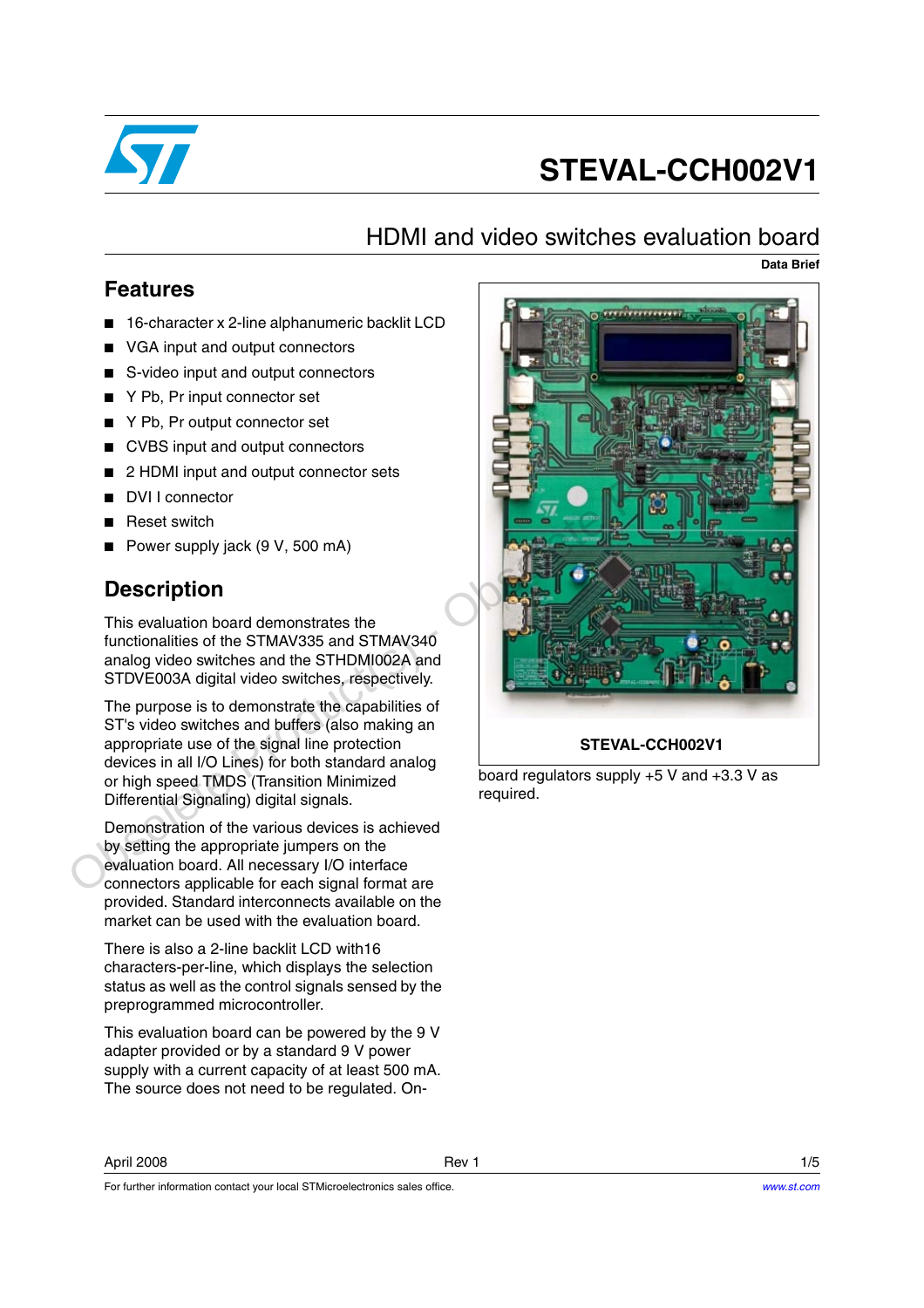## **1 Evaluation board illustrations**

**Figure 1. Analog section**



#### **Figure 2. Digital section**



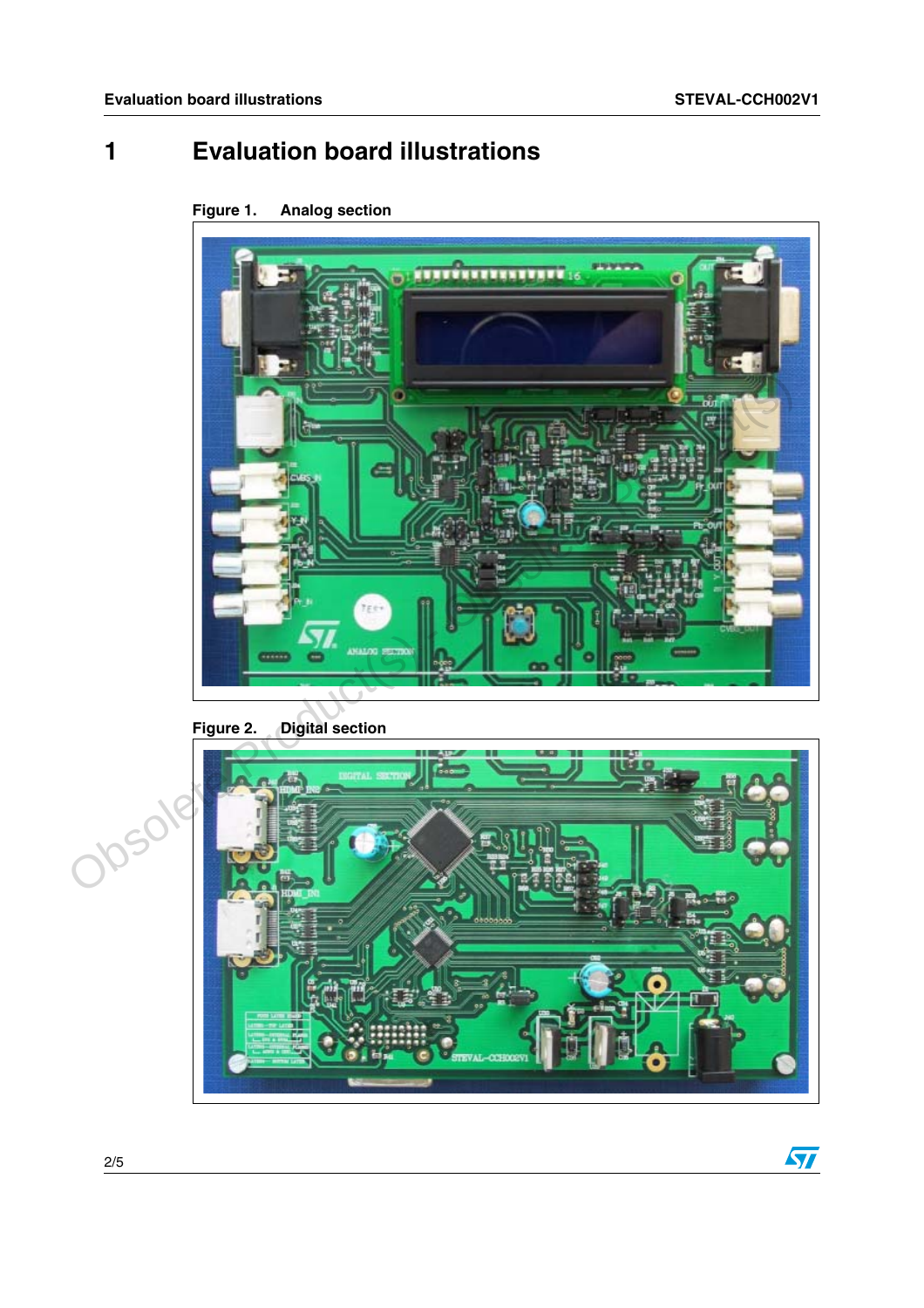## **2 Evaluation board schematic**



 $\sqrt{2}$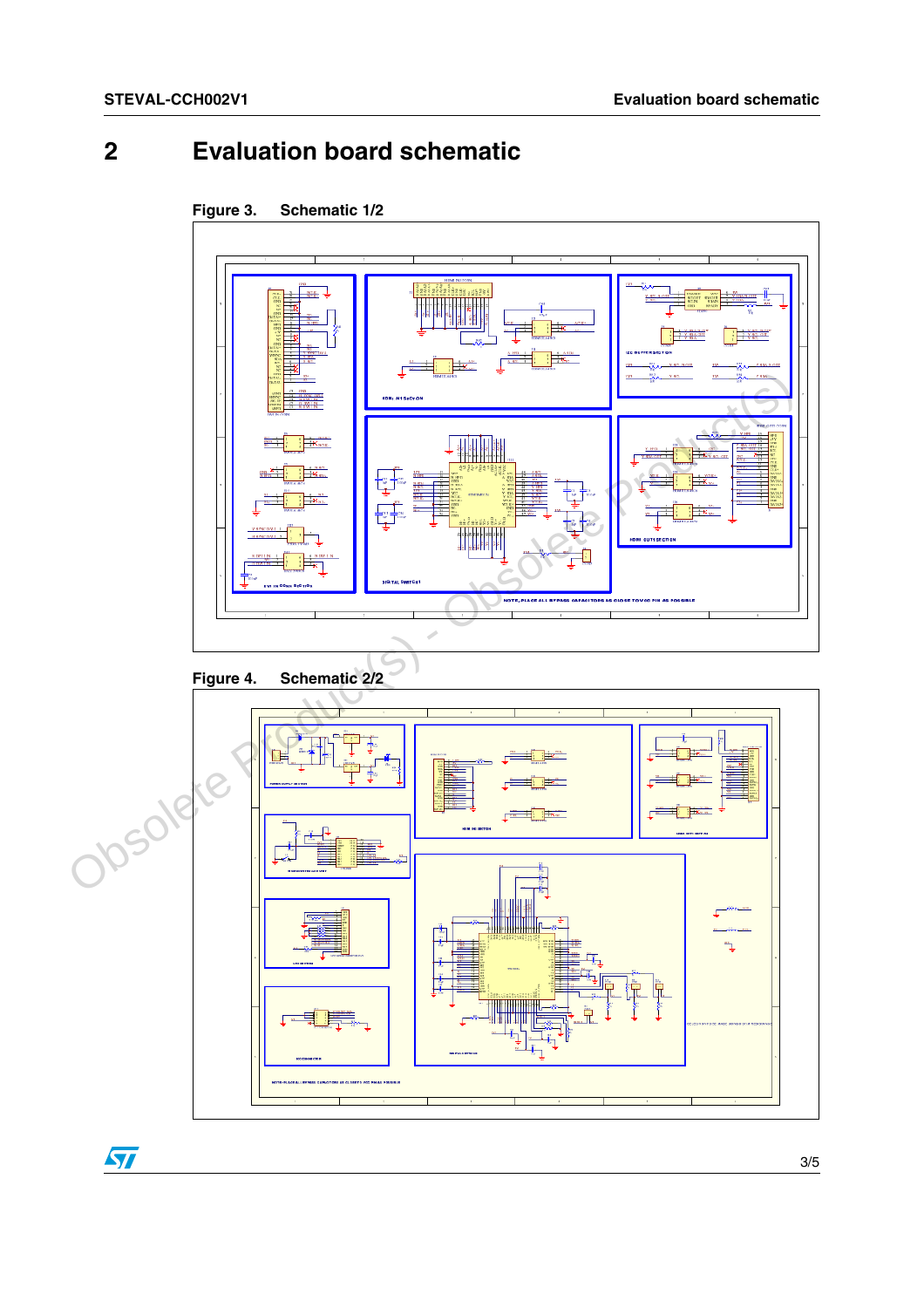## **3 Revision history**

**Table 1. Document revision history**

| <b>Date</b> | <b>Revision</b> | <b>Changes</b>   |
|-------------|-----------------|------------------|
| 15-Apr-2008 |                 | Initial release. |

Obsolete Product(s) - Obsolete Product(s)